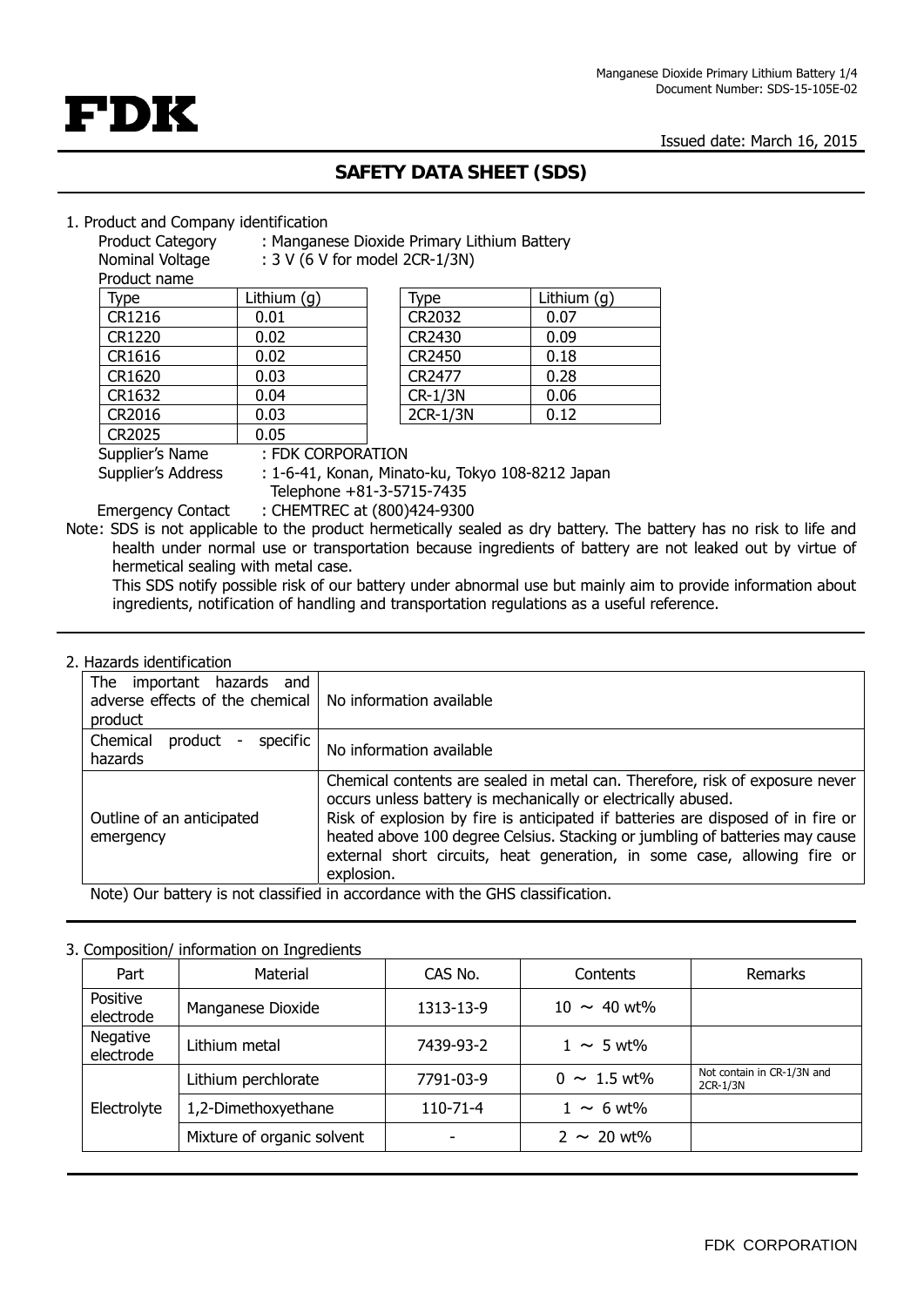#### 4. First-aid measures

| Inhalation   | If ingredient leaked out from inside of a battery and if inhaled it, move to a place<br>where fresh air is provided. Refer for medical attention. |
|--------------|---------------------------------------------------------------------------------------------------------------------------------------------------|
|              |                                                                                                                                                   |
| Skin contact | If ingredient leaked out from inside of a battery and stuck on skin, wash the contact areas                                                       |
|              | off immediately with plenty of water and soap. If appropriate procedures are not taken, this                                                      |
|              | may cause sores on the skin. Refer for medical attention.                                                                                         |
| Eyes contact | If ingredient leaked out from inside of a battery and came into eyes, flush the eyes with                                                         |
|              | plenty of water for at least 15 minutes immediately without rubbing. Take a medical                                                               |
|              | treatment. If appropriate procedures are not taken, this may cause an eye irritation.                                                             |
| Swallowing   | In case of swallowing of battery, immediately refer for medical attention.                                                                        |
|              |                                                                                                                                                   |

#### 5. Fire-fighting measures

Fire extinguishing agent:

Dry chemical, alcohol-resistant foam, powder, atomized water, carbon dioxide and dry sand are effective. Extinguishing method:

Escape batteries to safe place prevent from ignition by spreading fire.

Because packaging material of battery is paper, use water extinguisher, CO2 extinguisher or powder extinguisher as normal extinguisher.

Since vapor, generated from burning batteries may make eyes, nose and throat irritate, be sure to extinguish the fire on the windward side. Wear the respiratory protection equipment in some cases.

# 6. Accidental release measures

Chemical contents are sealed in metal can. But if the battery is mechanically or electrically abused, contents may leak out. In such case, take action as showing below.

Personal precautions: Temporary inhalation of odor and attaching of electrolyte to skin does not cause serious health hazard. Be sure the ventilation and washing out of electrolyte quickly.

Environmental precautions: Clean up it quickly. Specific environmental precaution is not necessary. Method and materials for containment and methods and materials for cleaning up: Contain and collect spillage and place in container for disposal according to local regulations.

#### 7. Handling and storing

| Handling | Do not charge, short-circuit, disassemble, deform, heat above 100℃ or incinerate.<br>Do not pile up or mingle batteries with each other.<br>Do not place battery on metal case, metal plate or antistatic material.<br>In case of multi cell application, replace all batteries to new at once when replacing used<br>batteries.                                                                                                                                    |
|----------|---------------------------------------------------------------------------------------------------------------------------------------------------------------------------------------------------------------------------------------------------------------------------------------------------------------------------------------------------------------------------------------------------------------------------------------------------------------------|
| Storage  | Be sure to store batteries in well-ventilated, dry and cool conditions.<br>Keep away from water, rain, snow, frost or dew condensation.<br>Do not store batteries near source of heat or nozzle of hot air.<br>Do not store batteries in direct sunshine.<br>Take care not to get wet packing by dew condensation when packing is removed from cold to<br>warm and humid condition.<br>Enough number of fire fighting apparatuses should be installed in warehouse. |

8. Exposure controls and personal protection

There is no need of personal protective equipment on regular handling and storage. In the event, however, a large amount of electrolyte should be released by mechanical or electrical abuse, use the protections as shown below. Respiratory protection : Mask (with a filter preferably) Hand protection : Synthetic rubber gloves Eye protection : Goggles or glasses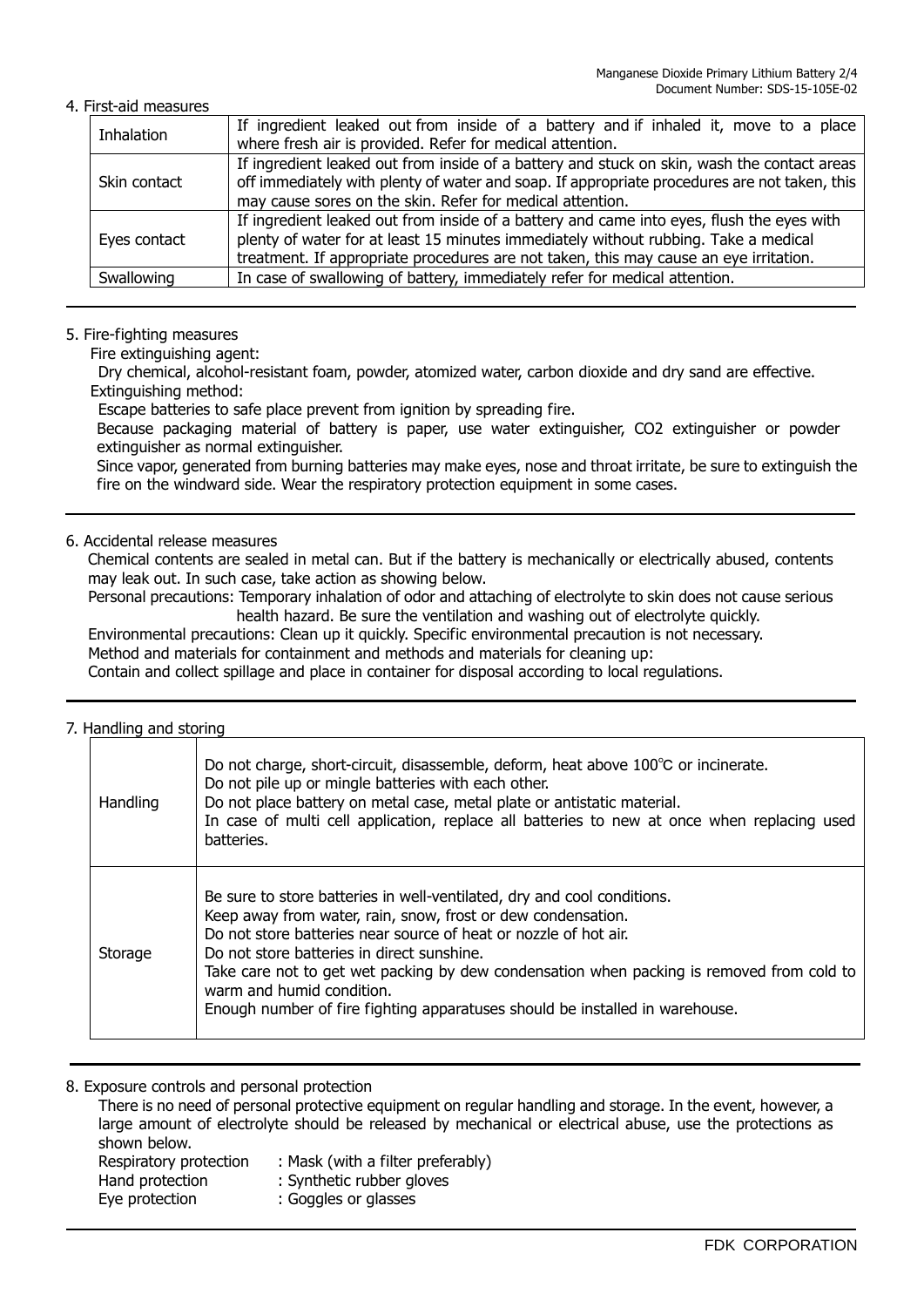#### 9. Physical and chemical properties

| State | : Solid |
|-------|---------|
|-------|---------|

Shape : Coin-type

10. Stability and reactivity

Stability: Stable on regular handling

Conditions to avoid: External short circuit of battery, deformation by crush, exposure at high temperature of more than 100 degree C (may cause heat generation and ignition), direct sunlight, high humidity

Materials to avoid: Substances that cause short circuit.

#### 11. Toxicological information

Since chemicals are contained in a sealed can, there are no hazards. Toxicological information of main components of battery is shown below as reference. Manganese Dioxide Acute toxicity: rabbit : LDL<sub>0</sub>(blue pipe)=45mg/kg, mouse: LD<sub>50</sub>(subcutaneous)=422mg/kg

Local effects: Stimulus to an eye, a nose, a throat, and a skin

Chronic toxicity or long-term toxicity: Inhalation of powder dust or fume for a long time (at least 3 months) may cause specific central nerve symptom like Parkinson's disease.

#### Lithium metal

Acute toxicity: No information in a metal state

Local effects: Touching on a skin or an eye causes thermal burn and alkaline chemical burn.

Lithium perchlorate

Acute toxicity: No information at present

Local effects: Slight stimulus to an eye and skin

1,2-Dimethoxyethane

Acute toxicity: mouse:  $LD_{50}$ (subcutaneous)=2.5mg/kg

Local effects: Slight stimulus to skin Mixture of organic solvent

Acute toxicity: No information at present

Local effects: Slight stimulus to an eye

#### 12. Ecological information

| Persistence and degradability | No information available |
|-------------------------------|--------------------------|
| Mobility in soil              | No information available |

#### 13. Disposal considerations

Dispose of batteries in accordance with applicable federal, state and local regulations. For safety precaution, battery should be insulated in proper manner; covering both terminals by tape, wrapping of battery in insulative bag or packing battery in original package is recommended in order to prevent ignition or explosion due to short-circuit.

#### 14. Transportation Information

 Lithium metal cells and batteries are classified as Class 9 Dangerous Goods in the United Nations Recommendation, and given UN numbers as shown in the below table. In case of transport of lithium metal cells and batteries, compliance with all the relevant UN regulations in addition to the requirements of United Nations Recommendation is required.

Our battery (listed on section 1) and its shipping package complies with the requirement of UN Manual of Test and Criteria, Part III, subsection 38.3 as well as the requirements described below, so it is permitted to transport.